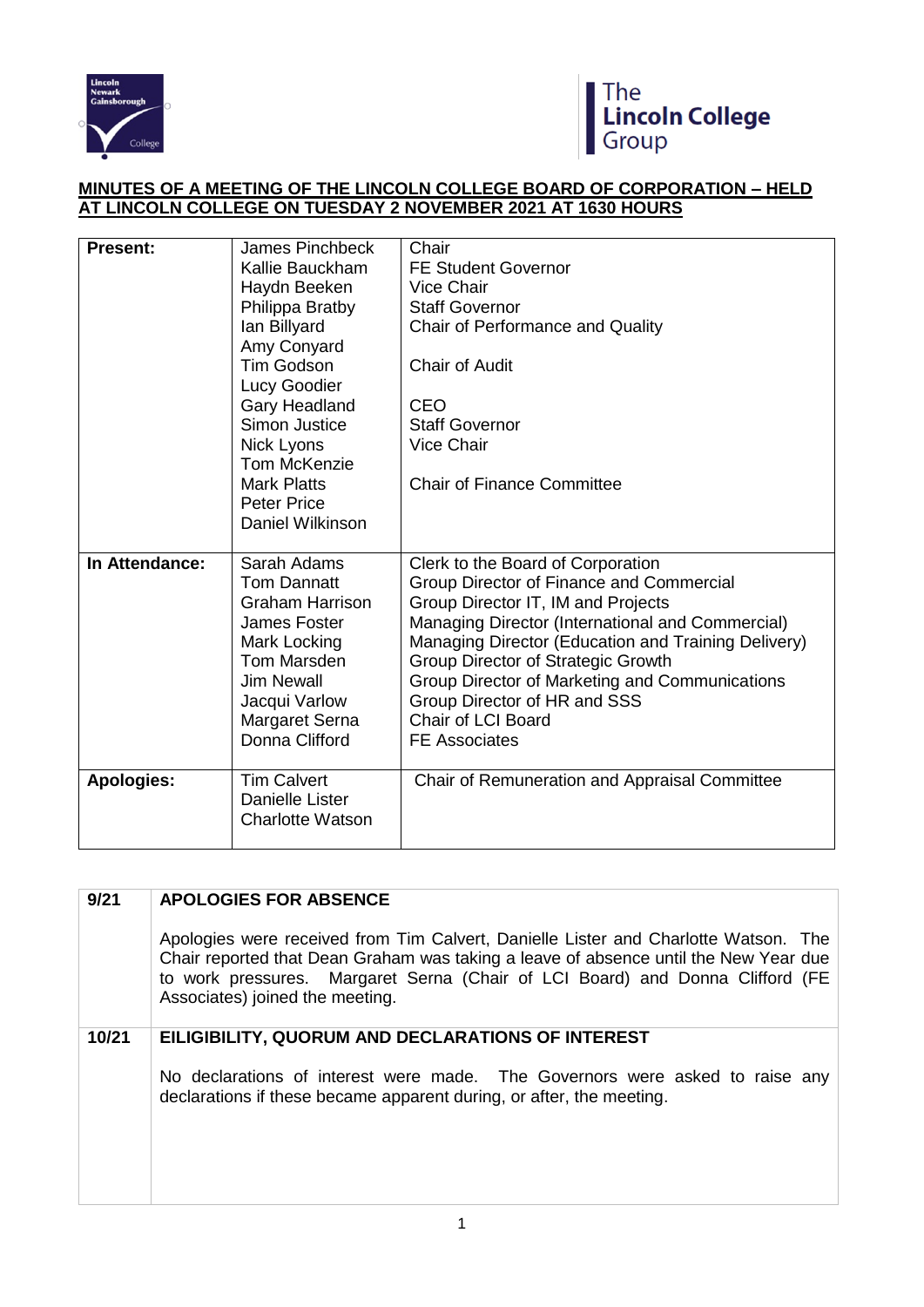| 11/21 | <b>MINUTES OF THE CORPORATION AND COMMITTEE MEETINGS</b>                                                                                                                                                                                                                                                                                                                                                                                                                                                                                                                                                                                                                                                                                                     |
|-------|--------------------------------------------------------------------------------------------------------------------------------------------------------------------------------------------------------------------------------------------------------------------------------------------------------------------------------------------------------------------------------------------------------------------------------------------------------------------------------------------------------------------------------------------------------------------------------------------------------------------------------------------------------------------------------------------------------------------------------------------------------------|
|       | Board of Corporation - 28 September 2021                                                                                                                                                                                                                                                                                                                                                                                                                                                                                                                                                                                                                                                                                                                     |
|       | The minutes of the meeting had been circulated and were checked for accuracy. There<br>were no matters arising. The Board were thanked for their input to the session on Board<br>Effectiveness.                                                                                                                                                                                                                                                                                                                                                                                                                                                                                                                                                             |
|       | Appraisal and Remuneration Committee - 14 October 2021                                                                                                                                                                                                                                                                                                                                                                                                                                                                                                                                                                                                                                                                                                       |
|       | This was minuted as a confidential item at the end of the meeting.                                                                                                                                                                                                                                                                                                                                                                                                                                                                                                                                                                                                                                                                                           |
|       | Audit Committee - 19 October 2021                                                                                                                                                                                                                                                                                                                                                                                                                                                                                                                                                                                                                                                                                                                            |
|       | The Chair of Audit reported on the meeting as follows:                                                                                                                                                                                                                                                                                                                                                                                                                                                                                                                                                                                                                                                                                                       |
|       | Seven items had been removed from the outstanding audit rolling report which is now<br>$\bullet$<br>at single figures. There are a few items that are taking time to action fully and the<br>Committee are pushing for these to be completed. Should items not be removed the<br>relevant head/manager will be invited to attend the Committee to explain the reasons<br>Graham Harrison had attended the meeting in relation to the cyber security audit and<br>$\bullet$<br>IT risks on the risk register. One issue related to data leakage prevention and the<br>recommendation had been clarified with internal audit and is now ready for removal<br>from the list<br>The subcontracted controls report had been received with no issues.<br>$\bullet$ |
|       | The Chair of Board asked when the risk appetite document would be ready. It was<br>responded the intention is to take this to the Audit Committee in December prior to being<br>brought to the Board.                                                                                                                                                                                                                                                                                                                                                                                                                                                                                                                                                        |
| 12/21 | <b>MATTERS ARISING AND NOTIFICATION OF URGENT BUSINESS</b>                                                                                                                                                                                                                                                                                                                                                                                                                                                                                                                                                                                                                                                                                                   |
|       | There were no matters arising or notifications of urgent business.                                                                                                                                                                                                                                                                                                                                                                                                                                                                                                                                                                                                                                                                                           |
| 13/21 | LINCOLN COLLEGE GROUP BALANCED SCORECARD AND STRATEGIC RISK<br><b>REGISTER</b>                                                                                                                                                                                                                                                                                                                                                                                                                                                                                                                                                                                                                                                                               |
|       | The documents had been circulated and were taken as read.                                                                                                                                                                                                                                                                                                                                                                                                                                                                                                                                                                                                                                                                                                    |
|       | The CEO reported a positive start to the academic year and updated the Board on<br>progress with the Lincoln and Newark Towns Fund bids.                                                                                                                                                                                                                                                                                                                                                                                                                                                                                                                                                                                                                     |
|       | Governors provided positive feedback from the two Higher Education Graduation events<br>held in October which had provided excellent community and employer engagement<br>opportunities while also recognising appropriately the achievements of students.                                                                                                                                                                                                                                                                                                                                                                                                                                                                                                   |
|       | MD(I&C) provided a verbal summary report following his recent visit to KSA which had<br>been constructive. Stakeholder relationships in the Kingdom, especially with the CEO of<br>the Colleges of Excellence, remained very strong. Sir Steve Smith, the UK Government's<br>International Education Champion, had visited the ITQAN College which had reflected<br>well on Lincoln College (International) (LCI). The Chair of LCI was in attendance for the<br>Board meeting and confirmed the very positive start to the academic year in KSA and the<br>strong focus on securing new contracts/contract renewals in the Kingdom.                                                                                                                         |
|       | The new risks on the register linked to IASTI Capital Funding, skills shortages, IASTI<br>Recruitment and the Health and Social Care Levy linked to NI contributions were<br>discussed and the risk controls were noted.                                                                                                                                                                                                                                                                                                                                                                                                                                                                                                                                     |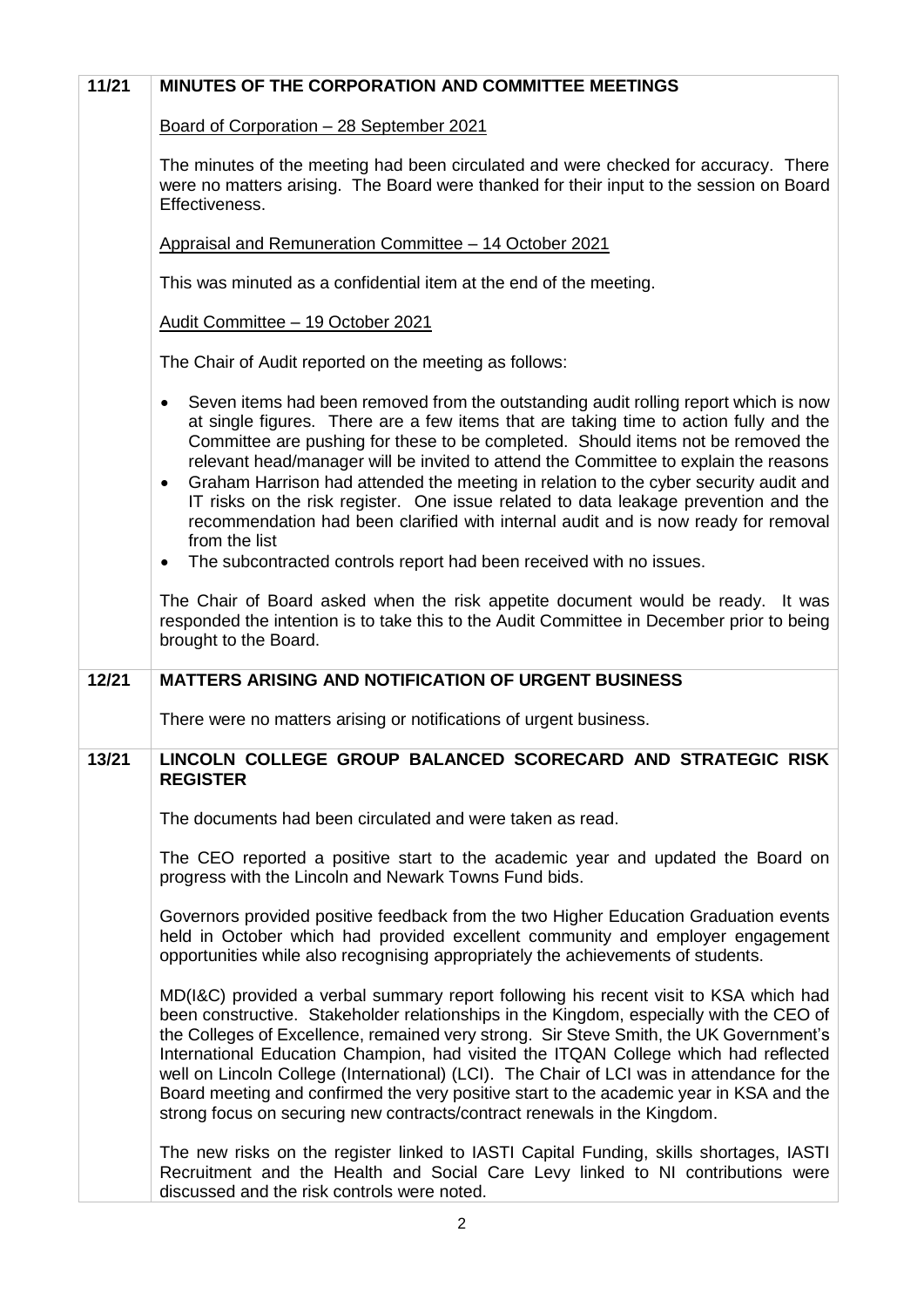It was agreed that the Finance Committee would provide oversight of the Health and Social Care Levy risk. It was agreed that the P&Q Committee would provide oversight of the risk related to IASTI Recruitment. An update was given on the progress being made in relation to the IASTI, both the interim facility at Newark College and the plans for the new-build facility. The Board noted that the outline business case would be presented to the Board of Corporation in December. An update was provided on the Ravendale project. The Board noted that the City of Lincoln Council had not yet responded to the outline planning process and informally it was understood that council officers were likely to recommend that the project should not receive planning approval because of the objection by Sport England. GD(F&C) was continuing to lead the project and was exploring alternative courses of action. An update was provided on the Drill Hall project which was progressing well. The Board requested that the potential collaboration with Activate Learning (Item 14/21) should be included on the Risk Register. **14/21 SAFEGUARDING ANNUAL REPORT 2020/21**  The report, covering the 2020/21 academic year, was taken as read. Throughout the reporting period safeguarding was judged to be effective. Questions were welcomed. The vulnerability in relation to the database was raised and that only one person is trained on this. It was explained that a number of options have been looked at and there is not the expertise in house. It may be a case of going out to the market which could be done at short notice. It was explained it is due to the software development required and the risk links to the management of the software. The information the database holds is accessible to the whole team. Alternative software is being sort. Levels of training undertaken was queried and it was asked how many staff were trained to L1 and also L2. It was explained that the four Safeguarding leads are trained to L3. Duty managers, etc have L2, L1 is the 3-year refresher for all staff. It was explained that the single central record is held with detail of all staff on a 3-year cycle with automatic renewal, the figures contained in the report are purely those training during the academic year and not total figures and it was confirmed that the report can be amended to reflect this. Overall there are about 60 staff trained to L2 and the 18 reported are those who have been trained this year. The L1 online training is complemented with classroom training. Mental health trained staff were discussed. It was confirmed the number was again just those trained this year. It was explained there are a number of different qualifications. The Board asked for full figures to be circulated. **Action: full figures to be circulated for information**  It was noted that safeguarding cases have increased at the start of this academic year, particularly related to mental health and this was felt to be understandable in light of the pandemic. The ACR will have safeguarding as a core part of the process. It was explained that often as the support available becomes more known then this results of an increase in cases being reported. It was felt this may link to a lack of external support. The experience and quality of the support available in the College was outlined. Discussion took place on the CCTV, which is due to be fully replaced by December. The importance of ensuring this is in place was noted. It was asked if there were any concerns linked to insurance cover and it was confirmed there was not. **The Board noted the report.**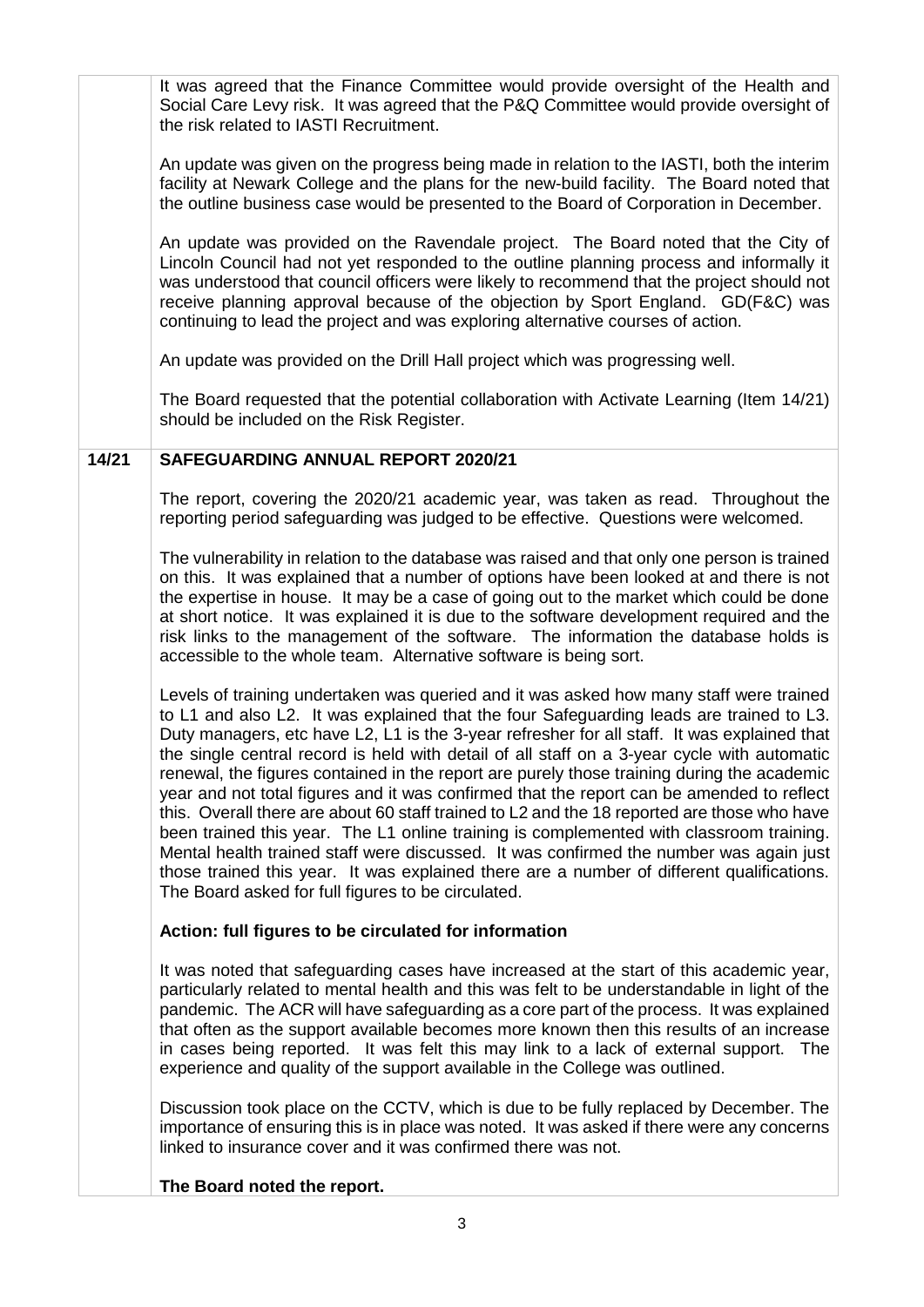| 15/21 | <b>HEALTH AND SAFETY ANNUAL REPORT 2020/21</b>                                                                                                                                                                                                                                                                                                                                                                                                                                                             |
|-------|------------------------------------------------------------------------------------------------------------------------------------------------------------------------------------------------------------------------------------------------------------------------------------------------------------------------------------------------------------------------------------------------------------------------------------------------------------------------------------------------------------|
|       | The report had been received and discussed at Audit Committee. An overview was given<br>and questions welcomed. Overall sickness was queried and the distinction between short<br>and long term and if there were any trends.                                                                                                                                                                                                                                                                              |
|       | It was explained that additional information had been requested and this would be shared<br>with the Board.                                                                                                                                                                                                                                                                                                                                                                                                |
|       | Action: TD to share full sickness figures                                                                                                                                                                                                                                                                                                                                                                                                                                                                  |
|       | It was noted that sickness had decreased. Age profiles were considered. It was explained<br>that long term sickness is after four weeks. It was felt that the figures supports the case<br>for flexible working.                                                                                                                                                                                                                                                                                           |
|       | The Board noted the report.                                                                                                                                                                                                                                                                                                                                                                                                                                                                                |
| 16/21 | <b>RISK MANAGEMENT ANNUAL REPORT 2020/21</b>                                                                                                                                                                                                                                                                                                                                                                                                                                                               |
|       | This report had been received and discussed at Audit Committee. The progress on a<br>wider framework and also a Board Assurance Framework which is currently being<br>finalised, was reported.                                                                                                                                                                                                                                                                                                             |
|       | No questions were raised.                                                                                                                                                                                                                                                                                                                                                                                                                                                                                  |
|       | The Board noted the report.                                                                                                                                                                                                                                                                                                                                                                                                                                                                                |
| 17/21 | <b>GDPR ANNUAL REPORT 2020/21</b>                                                                                                                                                                                                                                                                                                                                                                                                                                                                          |
|       | The report had been received and discussed at the Risk Management Group and Audit<br>Committee.                                                                                                                                                                                                                                                                                                                                                                                                            |
|       | The Clerk gave an overview. It was reported that breaches had doubled last academic<br>year from the previous two years with many relating to the use of emails. It was felt this<br>may be due to new staff and access to College systems during the period of working from<br>home but it was positive that breaches were being reported and that advice and support<br>was being sought from the DPO. The only breach reported to the ICO was that in relation<br>to the cyber-attack in November 2020. |
|       | All staff are trained as part of induction and the ICO guidance is for refresher training every<br>two years which is due to the rolled out next Easter. Individual staff members who have<br>not completed training are sent regular reminders.                                                                                                                                                                                                                                                           |
|       | It was explained that the Working Group are now meeting on a termly basis to monitor<br>breaches and that a refresh of the types of communication sent out at the point of<br>implementation will be rolled out to remind staff of the importance of GDPR.                                                                                                                                                                                                                                                 |
|       | The Board noted the report.                                                                                                                                                                                                                                                                                                                                                                                                                                                                                |
| 18/21 | <b>APPLICATION OF THE COLLEGE SEAL</b>                                                                                                                                                                                                                                                                                                                                                                                                                                                                     |
|       | The Clerk explained that the reporting of the application of the College Seal is included at<br>each meeting and that since the last report two documents have been sealed, namely the<br>CLBILS credit facility and the Grant Agreement for the development of the Drill Hall.<br>The Board noted the report.                                                                                                                                                                                             |
|       |                                                                                                                                                                                                                                                                                                                                                                                                                                                                                                            |